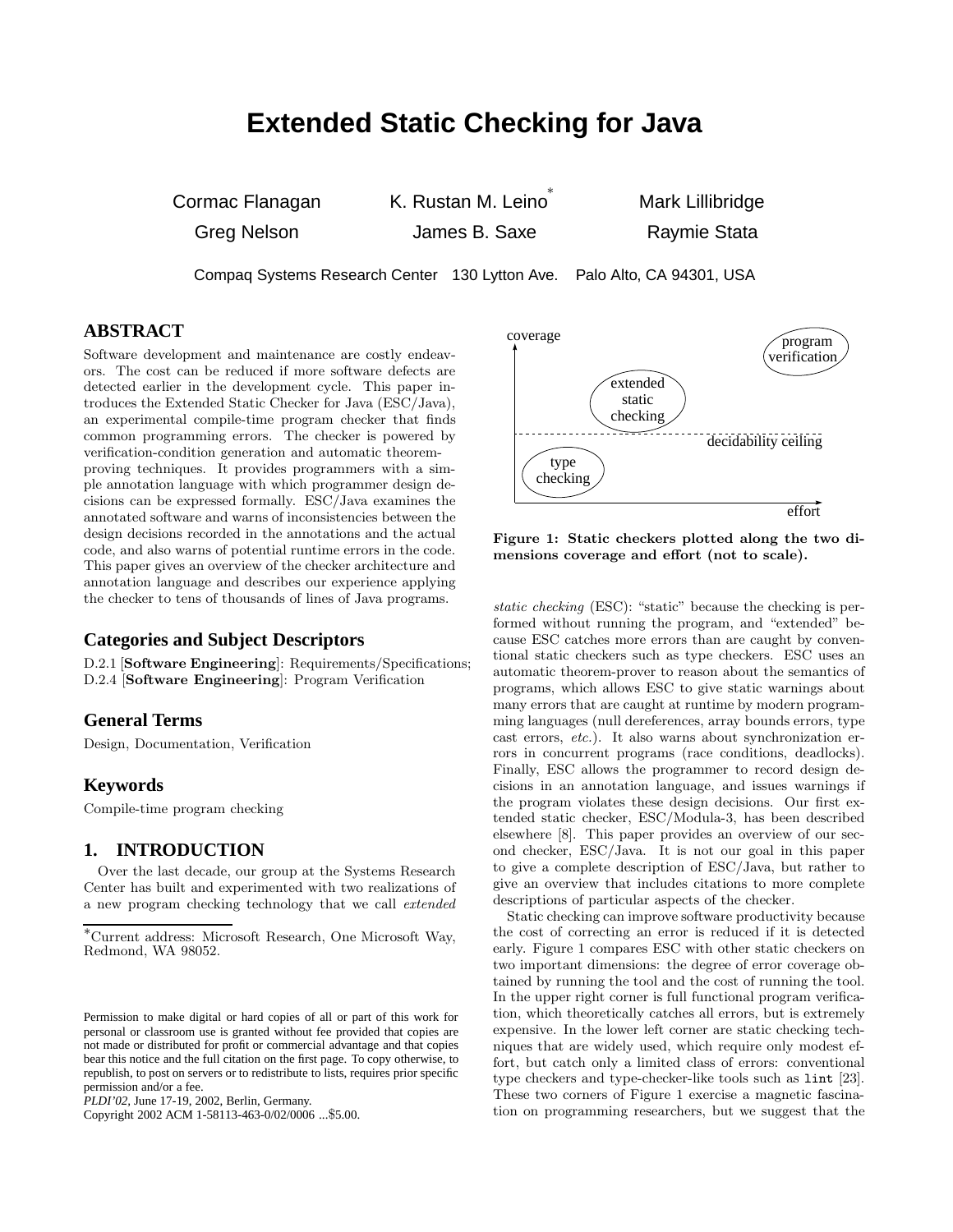middle of the diagram is promising, and it is there that we position ESC: we hope to produce a cost-effective tool by catching more errors than a type system or lint-like tool at a cost much less than full functional program verification.

The horizontal line in Figure 1 labeled the "decidability ceiling" reflects the well-known fact that the static detection of many errors of engineering importance (including array bounds errors, null dereferences, *etc.*) is undecidable. Nevertheless, we aim to catch these errors, since in our engineering experience, they are targets of choice after type errors have been corrected, and the kinds of programs that occur in undecidability proofs rarely occur in practice. To be of value, all a checker needs to do is handle enough simple cases and call attention to the remaining hard cases, which can then be the focus of a manual code review.

A distinguishing feature of our work is that ESC/Modula-3 and ESC/Java both perform *modular* checking: that is, they operate on one piece of a program at a time—it is not necessary to have the source of the whole program in order to run the checker. In our case, a "piece" is a single routine (method or constructor). Whether an automatic checker or manual checking like code reviews is used, modular checking is the only checking that scales. Consequently we consider modular checking to be an essential requirement.

The cost of modular checking is that annotations are needed to provide specifications of the routines that are called by the routine being checked. We argue that, in the absence of an automatic checker, manual checking depends on these same annotations, typically in the form of English comments (which, not being machine checkable, easily get out of synch with the source code over the life of a program). Unlike the complicated predicate logic specifications that seem to be required for full functional verification, ESC annotations are straightforward statements of programmer design decisions. Indeed, we are excited about the prospect that the use of ESC in the classroom may help in the notoriously difficult job of teaching students to write good comments, since ESC is a practical tool that gives error messages of the form "missing comment" and "inaccurate comment".

Two attributes of an ideal static checker are (1) if the program has any errors then the checker will report some error (called "soundness" by mathematical logicians); and (2) every reported error is a genuine error rather than a false alarm (called "completeness" by mathematical logicians). In extended static checking, we do not take either of these attributes to be a requirement. After all, the competing technologies (manual code reviews and testing) are neither sound nor complete. Certainly false alarms are undesirable, since winnowing through the warnings to find the real errors is an added cost of running the tool, and certainly soundness is desirable, since every missed error is a lost opportunity for the checker to be useful, but insisting that the checker meet either ideal is mistaken on engineering grounds: if the checker finds enough errors to repay the cost of running it and studying its output, then the checker will be cost-effective, and a success. To achieve a cost-effective tool requires making good engineering trade-offs between a variety of factors, including: missed errors (unsoundness), spurious warnings (incompleteness), annotation overhead, and performance.

The major novelty of ESC/Java compared to ESC/Modula-3 is that ESC/Java has a simpler annotation language. An important innovation contributing to this simplicity is

```
1: class Bag \{<br>2: int size
 2: int size;<br>3: int[] elements;
                                 3: int[ ] elements ; // valid: elements[0..size-1]
 4:
 5: Bag(int[] input) \{6: Size = input.6: size = input.length;<br>7. elements = new int7: elements = new int[size];<br>8: Sustem.array.com/(innut.0.)
           8: System.arraycopy(input, 0, elements, 0, size) ;
 9: }
10:
11: int extractMin() {<br>12: int min = Int\text{int } min = \text{Integer}.MAX\_VALUE;13: int minIndex = 0;
14: for (int \, i = 1; \, i \leq s \, \text{size}; \, i++) {<br>15: if (elements[i] \leq min) {
15: if \{elements[i] < min\} \{<br>16: min = elements[i]:
                            min = elements[i];
17: minIndex = i;18: }
19: }
20: size −−;<br>21: elements
                 elements[minIndex] = elements[size];
22: return min ;
23: }
24: }
```
**Figure 2: Original version of** Bag.java**.**

the *object invariant*, an annotation construct that will be described later. The simpler annotation language, together with the fact that ESC/Java targets a more popular programming language, has allowed us to get more user experience with ESC/Java than we did with ESC/Modula-3. This in turn has led us to engineer a number of improvements in the usability of the checker, for example execution-trace information in warning messages.

#### **2. AN EXAMPLE OF USING ESC/JAVA**

Perhaps the simplest way to impart a feeling for what it's like to use ESC/Java is to present an example in some detail. Figure 2 shows a small skeleton of a class of integer bags (aka multisets). The class provides only two operations: a bag may be constructed from an array of integers, and the smallest element of a bag may be extracted.

To invoke our checker, the user invokes it just as she would the Java compiler, but with "escjava" replacing the name of the compiler on the command line: escjava Bag.java. In response, over about the next ten seconds on a 200 MHz Pentium Pro PC, ESC/Java produces 5 warnings:

Bag.java:6: Warning: Possible null dereference (Null) size = input.length;

 $\hat{ }$ 

 $\hat{ }$ 

- Bag.java:15: Warning: Possible null dereference (Null) if (elements[i] < min) {
- Bag.java:15: Warning: Array index possibly too large (... if (elements[i] < min) {
- $\hat{ }$ Bag.java:21: Warning: Possible null dereference (Null) elements[minIndex] = elements[size];
- $\hat{ }$ Bag.java:21: Warning: Possible negative array index (... elements[minIndex] = elements[size];

 $\hat{ }$ 

The first of the warnings is a complaint that the *Bag* constructor may dereference null (if it is called with a null argument). There are two reasonable responses to this: either bulletproof the constructor so it can be called with null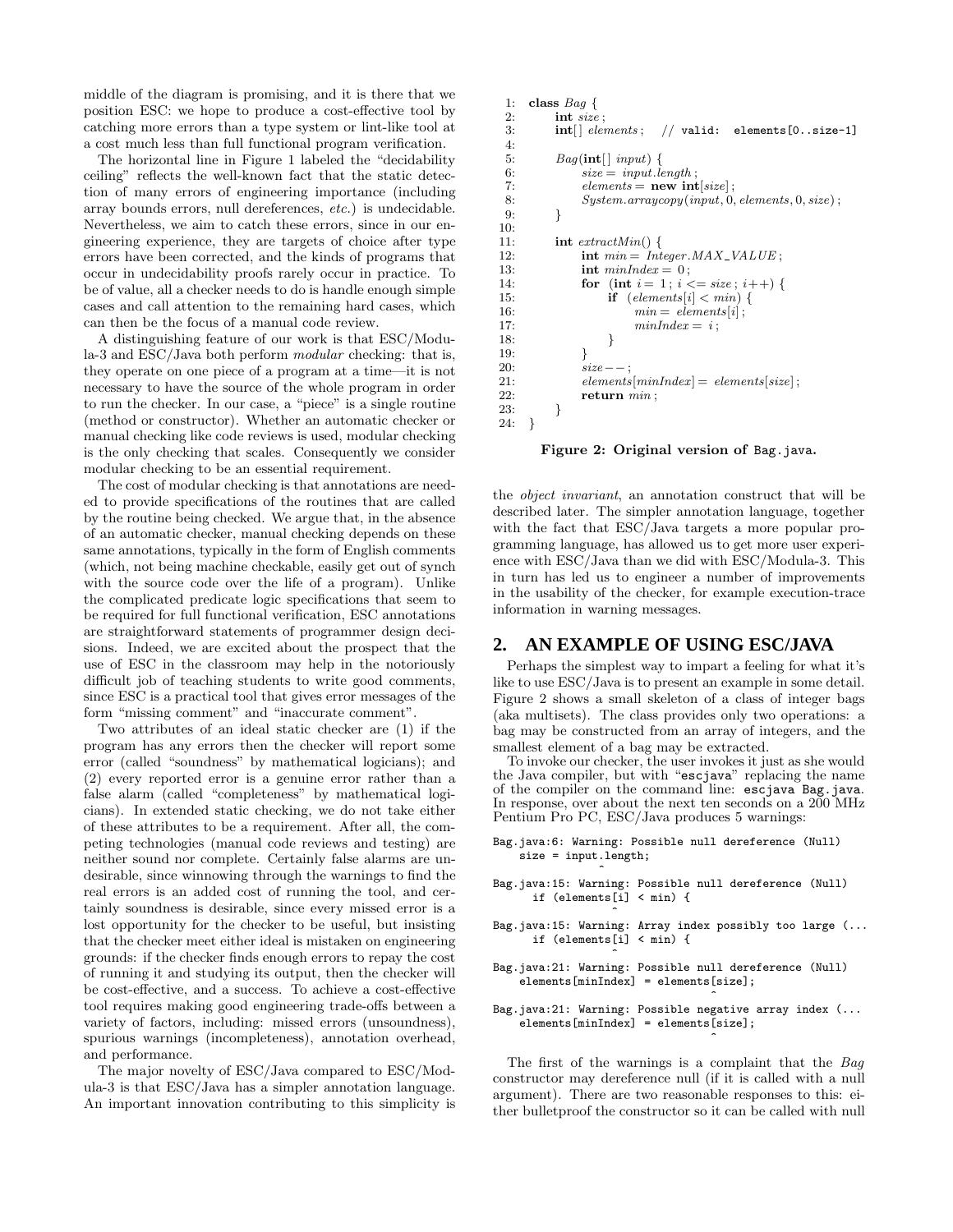(producing an empty bag), or forbid calling the constructor with null. For this example, we assume the user chooses the second response. Traditionally, this would involve adding an English comment "This constructor may not be called with null" and hoping that programmers writing code that uses *Bag* obey this requirement.

Instead, with ESC/Java the user inserts (after line 4) a checker-readable comment (called an *annotation*) expressing the same thing:

4a: 
$$
//@ requires input != null
$$

The @-sign at the start of this Java comment tells ESC/Java that it is an ESC/Java annotation.

This annotation tells the checker that the constructor has a *precondition* of *input*  $!=$  **null**. When ESC/Java checks a routine, it assumes that the routine's preconditions hold on entry; at a call site, ESC/Java issues a warning if it cannot verify the preconditions of the called routine. For *Bag* users, the annotation both provides documentation and lets them use ESC/Java to check that they are using *Bag* correctly.

The second and fourth warnings complain (for different execution paths) that method *extractMin* may dereference null (if called when the field *elements* is null). These warnings may seem spurious: the constructor sets *elements* to a non-null value initially and *extractMin* does not assign to *elements*. Note, however, that *elements* is not a private field so that client code and (future) subclasses may modify it.

These warnings would be arguably spurious if *elements* was declared private: no use of *Bag* could cause the warned about errors. Unfortunately, detecting this requires examining all the other code of *Bag* to make sure that there is no assignment of null to *elements*, which ESC/Java cannot do because it checks methods in isolation. Although annoying in this case, in more realistic cases where determining if any code assigns null to *elements* can be difficult for a human reader, these warnings serve the useful purpose of complaining about missing useful documentation.

To specify the design decision that *elements* is always nonnull, the user annotates the declaration of *elements* (line 3):

3': 
$$
/*@non-null*/int[]
$$
 elements;  $//...$ 

ESC/Java generates a warning whenever it appears that code may assign null to a field declared non-null; it also checks that constructors initialize such fields to non-null values. Parameters may also be declared non-null; for example, instead of adding line 4a, the user could have changed line 5:

5': 
$$
Bag(\n \times \mathcal{Q} \text{non-null} \n \times \n \int \mathbb{I} \cdot \text{input} \n \cdot \n \left( \frac{1}{2} \cdot \frac{1}{2} \cdot \frac{1}{2} \cdot \frac{1}{2} \cdot \frac{1}{2} \cdot \frac{1}{2} \cdot \frac{1}{2} \cdot \frac{1}{2} \cdot \frac{1}{2} \cdot \frac{1}{2} \cdot \frac{1}{2} \cdot \frac{1}{2} \cdot \frac{1}{2} \cdot \frac{1}{2} \cdot \frac{1}{2} \cdot \frac{1}{2} \cdot \frac{1}{2} \cdot \frac{1}{2} \cdot \frac{1}{2} \cdot \frac{1}{2} \cdot \frac{1}{2} \cdot \frac{1}{2} \cdot \frac{1}{2} \cdot \frac{1}{2} \cdot \frac{1}{2} \cdot \frac{1}{2} \cdot \frac{1}{2} \cdot \frac{1}{2} \cdot \frac{1}{2} \cdot \frac{1}{2} \cdot \frac{1}{2} \cdot \frac{1}{2} \cdot \frac{1}{2} \cdot \frac{1}{2} \cdot \frac{1}{2} \cdot \frac{1}{2} \cdot \frac{1}{2} \cdot \frac{1}{2} \cdot \frac{1}{2} \cdot \frac{1}{2} \cdot \frac{1}{2} \cdot \frac{1}{2} \cdot \frac{1}{2} \cdot \frac{1}{2} \cdot \frac{1}{2} \cdot \frac{1}{2} \cdot \frac{1}{2} \cdot \frac{1}{2} \cdot \frac{1}{2} \cdot \frac{1}{2} \cdot \frac{1}{2} \cdot \frac{1}{2} \cdot \frac{1}{2} \cdot \frac{1}{2} \cdot \frac{1}{2} \cdot \frac{1}{2} \cdot \frac{1}{2} \cdot \frac{1}{2} \cdot \frac{1}{2} \cdot \frac{1}{2} \cdot \frac{1}{2} \cdot \frac{1}{2} \cdot \frac{1}{2} \cdot \frac{1}{2} \cdot \frac{1}{2} \cdot \frac{1}{2} \cdot \frac{1}{2} \cdot \frac{1}{2} \cdot \frac{1}{2} \cdot \frac{1}{2} \cdot \frac{1}{2} \cdot \frac{1}{2} \cdot \frac{1}{2} \cdot \frac{1}{2} \cdot \frac{1}{2} \cdot \frac{1}{2} \cdot \frac{1}{2} \cdot \frac{1}{2} \cdot \frac{1}{2} \cdot \frac
$$

Indeed, we recommend that users use **non null** where possible, both because it is easier to type, and because, being a specialized form, it is easier to verify and produce precise warning messages for.

The remaining two warnings complain of possible subscript errors. The checker is worried that future code might set *size* to a bad value. Here we need an *object invariant*:

2a: 
$$
/\sqrt{2}
$$
 invariant  $0 \leq size \&& size \leq elements.length$ 

An object invariant is a property that the programmer intends to hold at every routine boundary for every initialized instance of a class. The checker will now attempt to prove that the *size* field is correct after a *Bag* is initially constructed and that calling the *extractMin* method preserves its correctness. The checker will now also be able to use the invariant to reason that subscript errors cannot occur because the *size* field was incorrect on entry to *extractMin*.

Having made these changes, the user reruns the checker to check for more possible errors. Surprise! The checker again complains about possible subscript errors—the same two warnings in fact (which in Figure 2 are lines 15 and 21).

Looking more closely at the warning for line 15, the user recalls that Java arrays are indexed from 0, and changes:

14: **for** (int 
$$
i = 1
$$
;  $i \leq size$ ;  $i++$ ) {

to:

 $14'$ 

$$
for (int i = 0; i < size; i++) \{
$$

What about the warning that *size* may be negative at line 21? We know that *size* is at least 0 when *extractMin* is called. But what if *extractMin* is called when the bag is empty? Then *size* will be −1 by that line because of the decrement statement on the previous line. Oops! The user inserts a guard for the assignment to fix things:

20a: if 
$$
(size \geq 0)
$$
 {  
21: elements[minIndex] = elements[size];  
21a:

Running the checker yields a new warning, complaining that *extractMin* fails to reestablish the object invariant:

Bag.java:26: Warning: Possible violation of object invariant }

 $\hat{ }$ Associated declaration is "Bag.java", line 3, col 6: //@ invariant 0 <= size && size <= elements.length

 $\hat{ }$ Possibly relevant items from the counterexample context: brokenObj == this

(brokenObj\* refers to the object for which the invariant is broken.)

This warning has three parts. The first says that an invariant may be broken at the end of method *extractMin*. The second says which invariant is involved. The third says that the object whose invariant may be broken is **this** rather than some other bag. The programmer acted too hastily; the if statement just inserted also needs to protect the decrement of *size*:

| $19a$ : | <b>if</b> $(size > 0)$ {                |
|---------|-----------------------------------------|
| 20:     | $size--$ :                              |
| 21:     | $elements[minIndex] = elements[size]$ ; |
| $21a$ : |                                         |

Now, rerunning the checker yields no warnings. This means that the checker is unable to find more potential errors, not necessarily that the program is bug free.

## **3. ARCHITECTURE**

ESC/Java is the second extended static checker developed at the Systems Research Center. Its architecture is similar to that of the earlier checker [8], which targeted the Modula-3 language. Like that of traditional compilers, ESC/Java's architecture is best thought of as a pipeline of data processing stages (see Figure 3). We describe each stage in turn.

**Front End.** ESC/Java's front end acts similarly to that of a normal (Java) compiler, but parses and type checks ESC/Java annotations as well as Java source code. The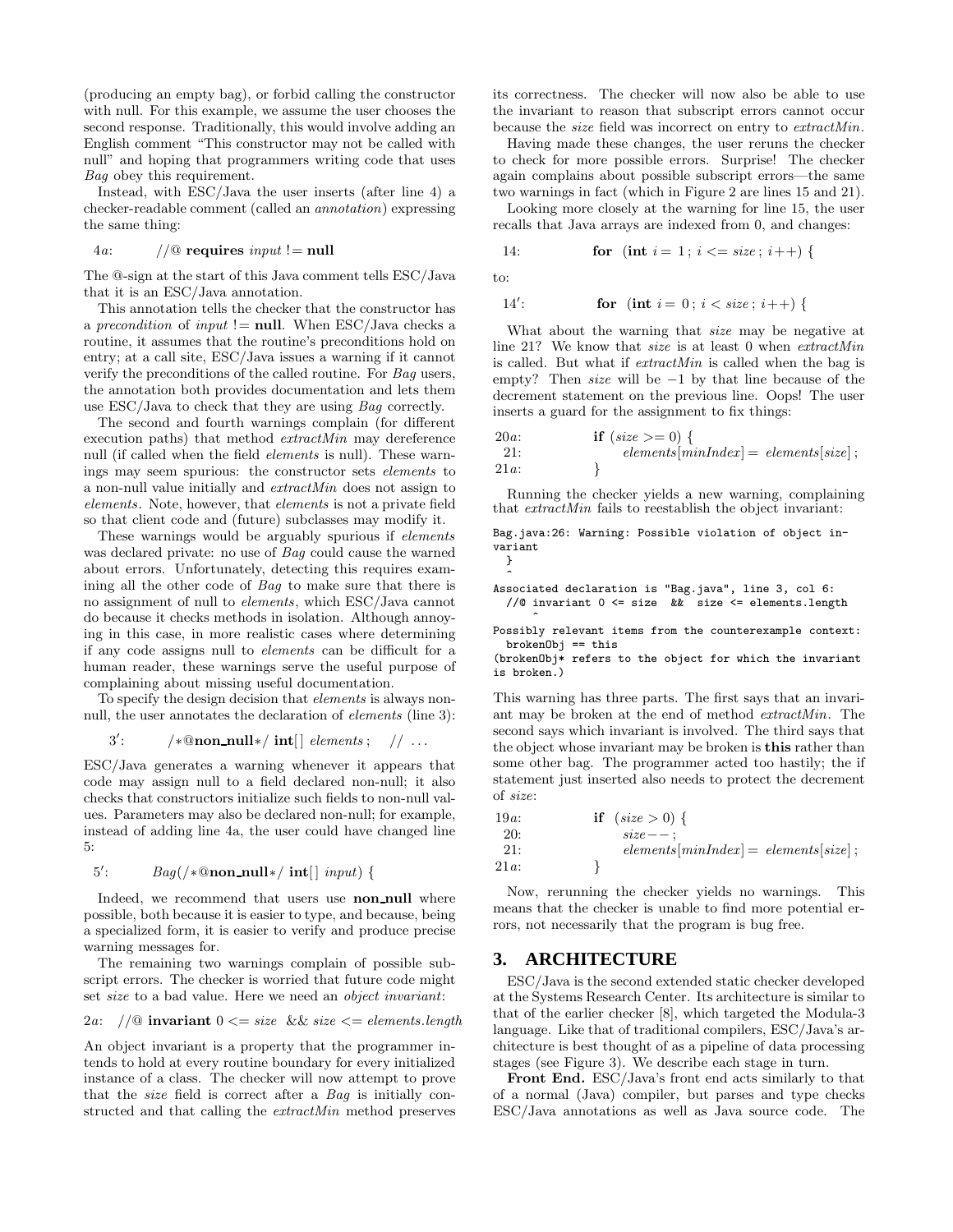

**Figure 3: The basic steps in ESC/Java's operation.**

front end produces *abstract syntax trees* (ASTs) as well as a *type-specific background predicate* for each class whose routines are to be checked. The type-specific background predicate is a formula in first-order logic encoding information about the types and fields that routines in that class use. For example, the type-specific background predicate for a final class *T* or any client of a final class *T* will include the conjunct  $(\forall S :: S < T \Rightarrow S = T)$ .

**Translator.** The next stage translates each routine body to be checked into a simple language based on Dijkstra's guarded commands (GCs) [10]. ESC/Java's guarded command language includes commands of the form **assert** *E*, where *E* is a boolean expression. An execution of a guarded command is said to "go wrong" if control reaches a subcommand of the form **assert** *E* when *E* is false. Ideally the body of a routine *R* should translate into a guarded command *G* such that (1) *G* has at least one potential execution that starts in a state satisfying the background predicate of *R*'s class and goes wrong, if and only if (2) there is at least one way that *R* can be invoked from a state satisfying its specified preconditions and then behave erroneously by, for example, dereferencing null or terminating in a state that violates its specified postconditions.

In practice, the translation is incomplete and unsound, so neither the "if" nor the "only if" above always holds. We mention a few sources of inaccuracy in translation here. For a more extensive discussion of incompleteness and unsoundness in ESC/Java, see appendix C of the ESC/Java user's manual [33].

*Modular checking.* In accordance with the principle of modular checking, when ESC/Java produces the guarded command for a routine *R*, it translates each routine call in *R* according to the specification, rather than the implementation, of the called routine. Consequently, the resulting (nondeterministic) guarded command *G* may be able to go wrong in ways involving behaviors of called routines that are permitted by their specification, but can never occur with the actual implementations. Of course, modular checking has the advantage that if *R* is correct with respect to the specifications of the routines it calls, it will continue to behave correctly after the implementations are replaced or overridden, so long as the new implementations continue to meet the specifications.

*Overflow.* We do not model arithmetic overflow because allowing the checker to consider cases such as adding positive

integers and getting a negative sum leads to many spurious warnings.

*Loops.* A precise semantics for loops can be defined using weakest fixpoints of predicate transformers [10]; unfortunately, fixpoints are not merely uncomputable but difficult to compute in many practical cases. Therefore, ESC/Java approximates the semantics of loops by unrolling them a fixed number of times and replacing the remaining iterations by code that terminates without ever producing an error. This misses errors that occur only in or after later iterations of a loop.

Command-line options let the user control the amount of loop unrolling or substitute a sound alternative translation for loops that relies on the user to supply explicit *loop invariants*. By default, we unroll loops one and a half times (the half refers to an additional execution of the loop guard): Using two unrollings on ESC/Java's front end, Javafe (see section 6.3), produced only one plausibly interesting new warning but took 20% longer; five unrollings doubled the time but produced no new non-spurious warnings. We have found that even expert users have difficulty providing correct and sufficiently strong loop invariants.

**VC Generator.** The next stage generates *verification conditions* (VCs) for each guarded command. A VC for a guarded command *G* is a predicate in first-order logic that holds for precisely those program states from which no execution of the command *G* can go wrong. The computation of a VC is similar to the computation of a weakest precondition [10], but ESC/Java's VC-generation includes optimizations [19] to avoid the exponential blow-up inherent in a naive weakest-precondition computation.

ESC/Modula-3 also used guarded commands as an intermediate stage rather than deriving VCs directly from ASTs. ESC/Java goes a step further in factoring the software complexity of VC generation by using a "sugared" form of the GC language (not shown) as an intermediate stage between ASTs and the basic GC language that is input to the VC generator. The initial step of translating ASTs to sugared GCs is bulky and tedious, incorporating many Java-specific details, but need only be written once. The desugaring step and the final VC-generation step are much simpler and easily rewritten as we explore different soundness/incompleteness tradeoffs and possible performance improvements. For further discussion see [35].

**Theorem Prover.** For each routine *R*, the next stage invokes our automatic theorem prover, Simplify [9], on the conjecture

$$
UBP \wedge BP_T \Rightarrow VC_R \tag{1}
$$

where  $VC<sub>R</sub>$  is the VC for *R*,  $BP<sub>T</sub>$  is the type-specific background predicate for the class *T* in which *R* is defined, and UBP is the *universal background predicate*, which encodes some general facts about the semantics of Java—for example, that the subtype relation is reflexive, antisymmetric, and transitive; and that all array types are subtypes of java.lang.Object. Subject to the translation limitations already discussed, the conjecture (1) will be valid iff the routine *R* has no errors. For a complete background predicate for a simple object-oriented language, see [27].

**Postprocessor.** The final stage postprocesses the theorem prover's output, producing warnings when the prover is unable to prove verification conditions. Simplify, originally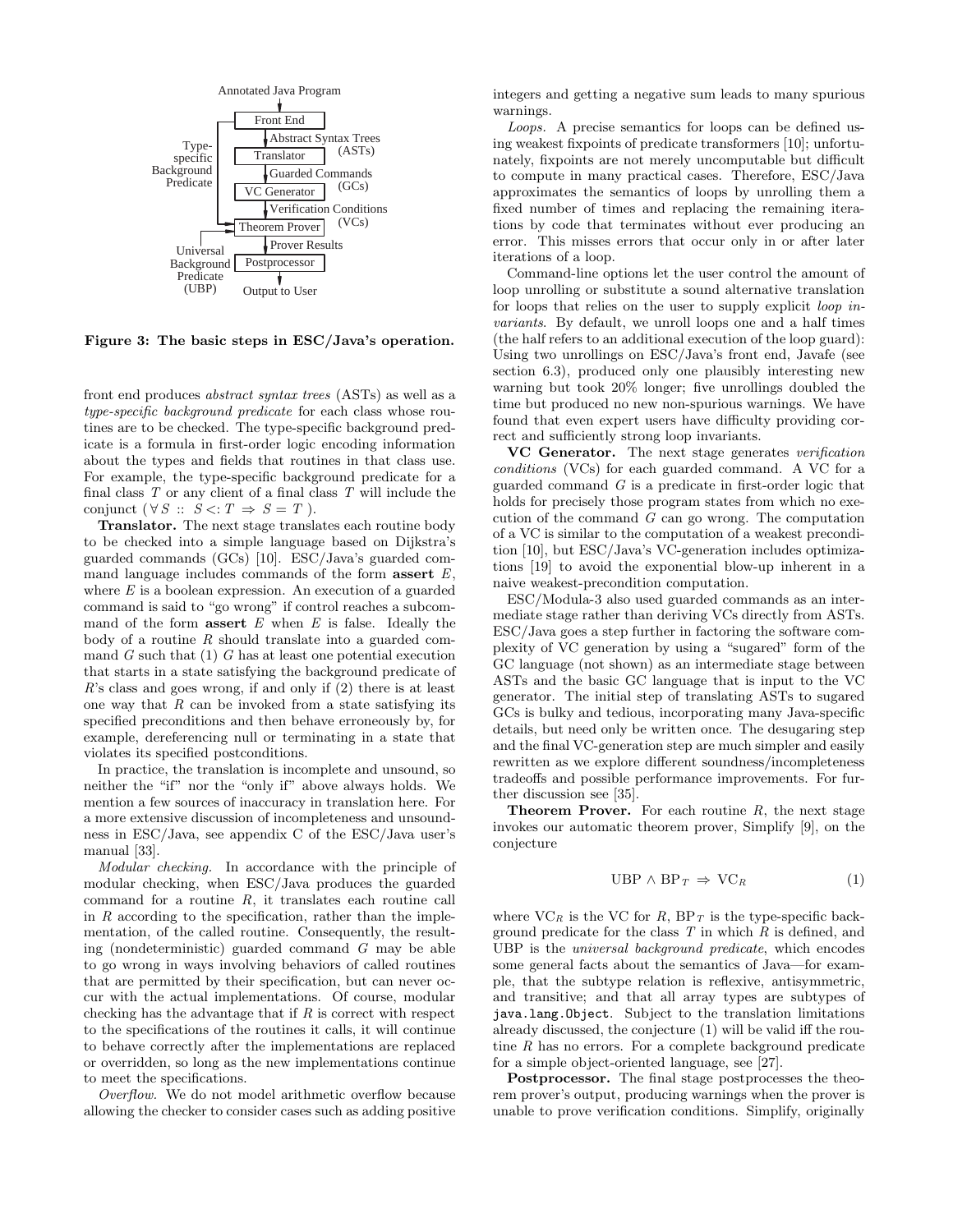designed for use by ESC/Modula-3 and later evolved for use by ESC/Java, has several properties that aid the postprocessor in constructing user-sensible warning messages, rather than just marking a routine as possibly being erroneous.

*Counterexample contexts and labels.* When it fails to find a proof for a conjecture, Simplify normally finds and reports one or more *counterexample contexts*, each counterexample context being a conjunction of conditions that (1) collectively imply the negation of the conjecture and (2) have not been shown by the prover to be mutually inconsistent. The input to Simplify can include positive and negative *labels* on some of its subformulas. A label has no effect on its subformula's logical value, but each counterexample includes positive labels of true subformulas and negative labels of false subformulas deemed heuristically relevant to that counterexample.

By carrying information about source code locations through the various stages of processing, ESC/Java is able to label each runtime check with sufficient information to produce a detailed warning including the type of error and its location. For example, the postprocessor generates the first warning in the example of Section 2 from the label in:

(LBLNEG |Null@0.6.16| (NEQ |input:0.5.12| null))

within the VC for the *Bag* constructor.

Unlike ESC/Modula-3, ESC/Java attaches labels not only to pieces of the VC that correspond to error conditions, but also to pieces of the VC that correspond to the execution of particular fragments of the source code; by using these labels, it can construct an execution trace indicating a possible dynamic path to the potential error [38].

*Multiple counterexample contexts.* Although a given routine may be able to fail in multiple interesting ways, a different counterexample may be required to demonstrate how each failure can occur. We have modified Simplify to generate multiple counterexample contexts for a given conjecture when possible. This allows us to generate multiple warnings per routine. Simplify keeps track of the labels reported with counterexample contexts and uses this information to keep from generating multiple counterexamples that would turn into too-similar warning messages.

*Time and counterexample limits.* We limit the time Simplify spends on each routine (5 minutes by default) as well as the number of counterexample contexts Simplify may produce (10 by default). If either limit is exceeded, ESC/Java issues a *caution* to the user indicating that the routine might not have been fully checked. The counterexample limit safeguards against the possibility that ESC/Java might issue a flood of apparently distinct warnings all arising from a single underlying problem with the program.

*Incompleteness.* ESC/Java VCs are formulas in a theory that includes first-order predicate calculus, which is only semi-decidable: any procedure that proves all valid formulas loops forever on some invalid ones. By allowing Simplify to sometimes report a "counterexample" that might, with more effort, have been shown to be inconsistent, it is able to produce more counterexamples within the time allotted. Such spurious counterexamples lead to spurious warnings. While Simplify is not guaranteed to be bug-free, it incorporates no intentional unsoundnesses, which would lead to missed warnings.

## **4. ANNOTATION LANGUAGE**

The largest difference between ESC/Java and ESC/Modula-3 lies in the annotation language. In this section, we describe the main features of the ESC/Java annotation language. The full annotation language is described in the ESC/Java user's manual [33].

### **4.1 General design considerations**

An important design decision for the annotation language has been to make it as Java-like as possible. This has two major advantages: it makes ESC/Java easier to learn, encouraging first-time use; and it makes the annotations more readable to non-ESC/Java users, increasing their value as primary documentation.

To a first approximation, annotations appear like other Java declarations, modifiers, or statements, but enclosed in Java comments that begin with an @-sign. Expressions contained in annotations are side-effect free Java expressions, with a few additional keywords and functions.

Beyond the syntactic issues lie deeper design problems of which annotations to include and what they should mean. Ideally, the annotations capture significant programmer design decisions, and do so succinctly. Equally important, and of more difficulty in the design of the annotation language, is that users not be required to document properties that are tedious to specify and don't significantly enable the detection of important software errors.

Our annotation language has also been shaped by a collaborative effort with Gary Leavens *et al.* to make the Java Modeling Language (JML [25, 26]) and the ESC/Java annotation language as similar as feasible. The goals of ESC/Java and JML are different: JML is intended to allow full specification of programs, whereas ESC/Java is intended only for light-weight specification. Therefore, some differences in the two languages remain, both syntactic and semantic. However, many programs annotated with ESC/Java annotations are amenable to processing with tools targeting JML and sometimes vice versa, and programmers who learn one language should have little trouble picking up the other.

#### **4.2 Data abstraction vs. object invariants**

The specification language for ESC/Modula-3 included general data abstraction [32]. "Abstract variables" could be declared (including abstract object fields), which were unknown to the compiler and used only for the purposes of the specification language. The exact meaning of an abstract variable is given by a "representation declaration", which specifies the value of the abstract variable as a function of other variables (abstract or concrete) [22].

General data abstraction is very powerful. In ESC/Modula-3 verifications, we found that it was generally used in a very stylized way that we call the state/validity paradigm. In this paradigm, two abstract variables are declared as "fields" of each object type: *valid* and *state*. The idea is that *x.valid* means that the object *x* satisfies the internal validity invariant of *x*'s type, and *x.state* represents the abstract state of the object *x*.

In a full functional correctness verification, there would be many, many specifications to write about *state*, but in a typical ESC/Modula-3 verification, very little is said about it: it appears in the modifies list of those operations that can change it, and the concrete variables that are part of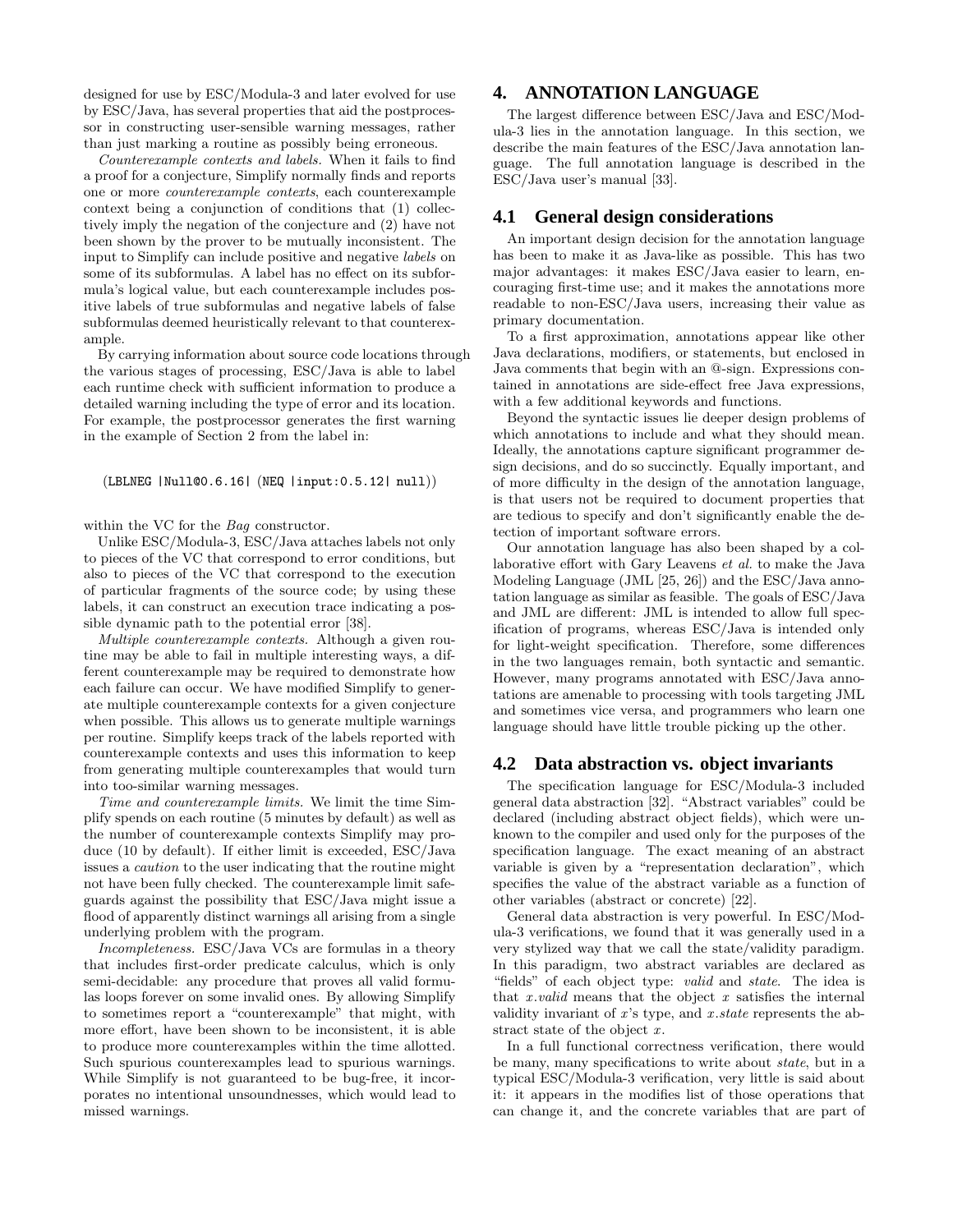its representation are declared to so be (by means of an *abstraction dependency*).

In contrast to *state*, ESC/Modula-3 checking depends heavily on *valid*: almost all operations on an object *x* have *x.valid* as a precondition; initialization operations on *x* have *x.valid* as a postcondition; and any operations that destroy the validity of *x* (*e.g.*, an operation to close file *x*) have *x.valid* in their modifies list, indicating that they are not guaranteed to preserve validity. These uses of *valid* enforce a protocol on a client using the type: the client must call a proper initialization operation before using the object, and may continue to use the object up until the object's validity is compromised.

The representation declaration for *valid* defines the meaning of validity in concrete terms. This declaration is typically placed in the implementation where it is required. In verifying the implementation of an operation on the type, the precondition *x.valid* is translated into concrete terms by the usual process of data abstraction, since the representation is in scope. The occurrences of *valid* in clientvisible specifications enforce proper behavior on the part of the client, even though the representation is invisible to the client, because the representation matters only to the implementation, not the client.

General data abstraction is sweetly reasonable, but it is more complicated than we would like (by about a hundred pages [32]). Mindful of the principle that perfection is achieved not when there is nothing left to add but when there is nothing left to remove, we decided to leave data abstraction out of ESC/Java. In ESC/Modula-3, data abstraction was used almost exclusively in the state/validity paradigm. ESC/Java object invariants provide much of the checking that is provided by the abstract variable *valid* in the valid/state paradigm. And the checking provided by the abstract variable *state* did not find many real errors.

ESC/Java does support *ghost fields* (see section 4.5), which are known only to the checker, not to the compiler. Ghost fields can be used as a substitute for abstract fields, but while abstract fields change automatically when their representation changes, ghost fields must be updated by an explicit assignment: Consider the case of concrete *c*, abstract *a*, and **rep**  $a \equiv c \cdot c$ . We could mimic this situation with ghost field *g* and an explicit ghost assignment **set**  $g = c * c$ whenever *c* changes. Adding the object invariant  $g = c * c$ will provide protection against the error that the update to *g* is inadvertently omitted. But this requires considerably more annotation than the abstract variable approach.

The practical manifestation of these remarks is that the abstract variable state/validity paradigm has an advantage over object invariants in its ability to accurately specify methods that destroy validity. Close methods are a source of false alarms in ESC/Java, and while they could in principle be avoided soundly by introducing a ghost field *valid* and updating it in close and init methods, it is more common simply to suppress these warnings, which provides no checking against the error that the invalid object is later passed to a method that requires validity.

In spite of the remarks in the previous paragraphs, our judgment in retrospect is that the decision to remove abstract variables and introduce object invariants and ghost variables was on the whole a successful step towards the goal of producing a cost-effective engineering tool.

## **4.3 Routine specifications**

Routine specifications can contain any or all of the following parts: **requires** *P*, **modifies** *M* , **ensures** *Q*, and **exsures** (*T x*) *R*, where the precondition *P*, normal postcondition *Q*, and exceptional postcondition *R* for exception type *T* are boolean specification expressions, and the modifies list *M* is a list of lvalues (like  $o.f$ ). In *Q*, the keyword \**result** refers to the value returned, if any. In *R*, the variable *x* refers to the exception thrown. In both *Q* and *R*, an expression of the form  $\text{old}(E)$  refers to the value of the expression *E* in the pre-state.

The modifies list specifies which fields the routine may modify. Implicit in this list is that every routine is allowed to modify the fields of any objects allocated since the start of the routine invocation. At a call site, ESC/Java assumes that only those variables indicated by the modifies list are changed by the call. However, ESC/Java does not check that an implementation obeys its modifies list. This unsoundness is motivated as follows: writing down all the variables that a routine may modify is impossible, since many of these variables may be out of scope and some of them may even reside in subclasses yet to be written.

This fundamental and underappreciated problem can be solved with data abstraction [32] as we did in ESC/Modula-3. One of the costs of omitting data abstraction in ESC/Java is that we are unable, in general, to check modifies lists. There are a variety of approaches that a checking tool can take with respect to modifies lists: ESC/Modula-3 took a theoretically sound approach at the cost of complexity in the annotation language. ESC/Java takes the other extreme: modifies lists are assumed to be given correctly by the programmer—the tool uses but does not check them. Recent work suggests that theoretically sound solutions may still be feasible in a practical checker, by imposing some restrictions on the programming model [39, 34].

Overriding methods inherit specifications from the methods they override. Users may also strengthen the postconditions of overrides (using **also ensures** and **also exsures**), which is sound. Strengthening the precondition or extending the modifies list would not be sound [28]. Nevertheless, because ESC/Java does not provide any data abstraction, it seemed more prudent to allow the unsound **also modifies** than not: this lets users express design decisions about what variables a method override may modify, even though the corresponding checking would not be sound. We were much less compelled to add **also requires**, because we deemed its use a probable programmer error (some programmers design their programs as if it would be sound to strengthen preconditions in subclasses). However, again due to the lack of abstraction features, we do allow **also requires** in one special case, as described in the user's manual [33].

In addition to single-inheritance subclassing, Java features multiple inheritance from interfaces. A sound way to combine multiple inherited specifications for a method is to take their mathematical join in the lattice of conjunctive predicate transformers [47, 31], as is done in JML [25]. However, this approach leads to problems like how to explain pre- and postcondition violations in warning messages. ESC/Java uses the simpler, but unsound, approach of taking the union of all specification parts inherited from overridden methods.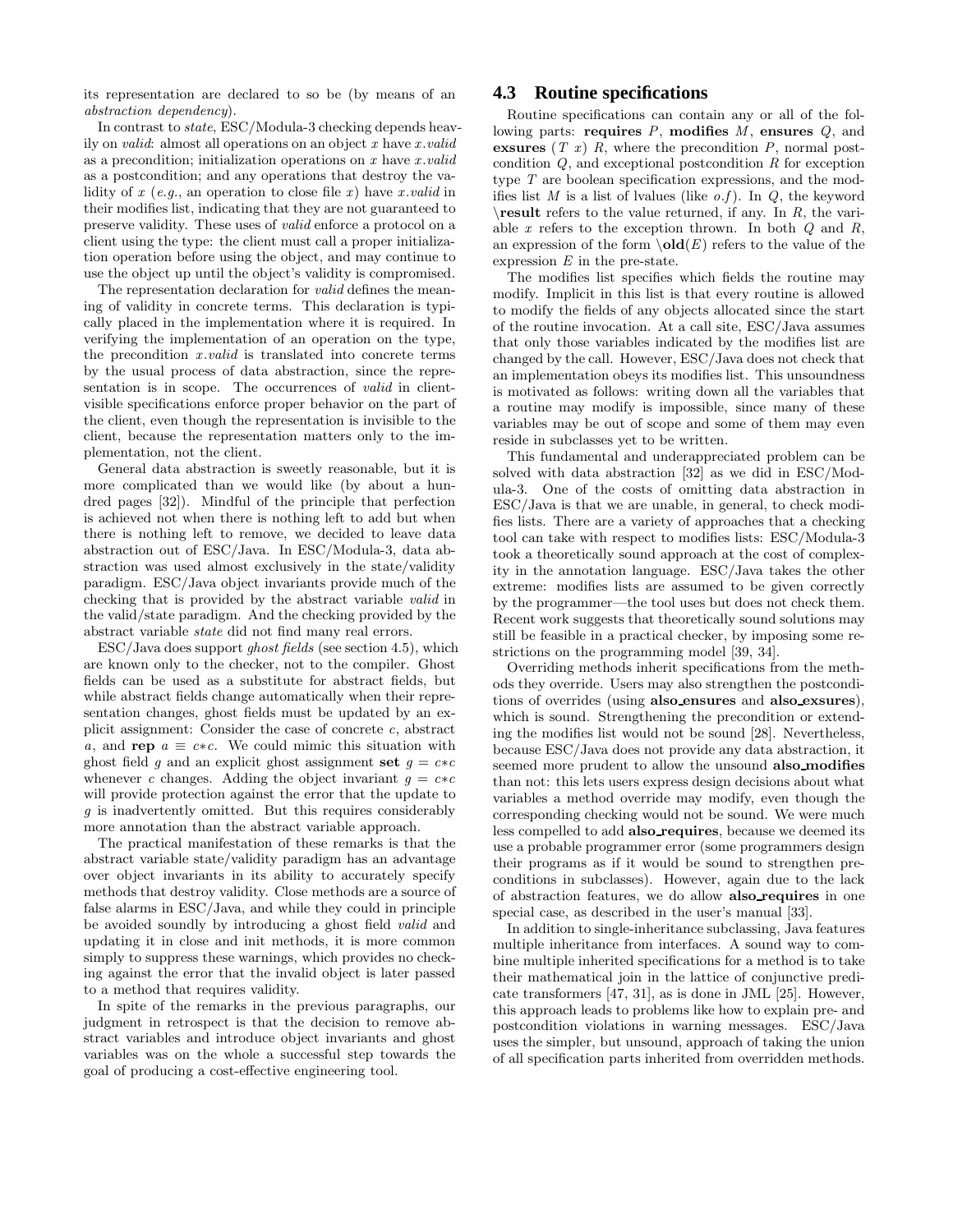## **4.4 Object invariants**

Designing a good, mechanically-checkable object invariant system is a complicated task. For space reasons, we discuss only briefly some of the more important issues involved.

**Operation boundaries.** Conceptually, the object invariants for an object *o* may be broken only during an "operation" on *o*. The question arises of what to consider an operation. The simplest approach, which we have largely adopted, is to consider each routine by itself to be a separate operation. In particular, we do not consider the subroutines called by a routine to be part of the same operation; this means that the routine must restore any invariants it has broken before it may call any subroutines.

One exception is that users may mark methods with the modifier **helper**; such methods are considered part of the operation of the routine calling them. This is achieved by inlining calls to helpers, which goes beyond modular checking. This annotation is useful in some cases, but is expensive if used excessively.

**Invariant enforcement.** In practice, enforcing invariants on all operation boundaries is too strict: a method could not call even so harmless a function as square root while an invariant is broken. Although the called code will expect all invariants to hold, it is usually safe to allow subroutine calls so long as the code being called cannot even indirectly reach the object(s) whose invariants are broken. Because this property is not locally checkable without an unwieldy amount of annotation, ESC/Java checks invariants at call sites only for arguments and static fields. This heuristic disallows calls likely to be an error (*e.g.*, passing an invalid object as an argument) and allows the calls like square root that are almost always okay.

**Invariant placement.** Because the entire program may not be available, it is not possible to get the effect of checking all invariants without adopting restrictions about where invariants are declared [32, 36]. Roughly, an invariant mentioning a field *f* must be visible whenever *f* is. This usually means that the invariant must be declared in the class that declares *f*. We have some understanding of the restrictions needed, but ESC/Java does not enforce them.

**Constructors.** We do not require **this** to satisfy its invariants in the case where a constructor terminates exceptionally; this is unsound in the rare case where a copy of **this** survives the constructor termination.

#### **4.5 Ghost fields**

ESC/Java's lack of data abstraction simplifies the annotation language and checker, but reduces the expressiveness of the annotation language. Nevertheless, it is sometimes useful to describe the behavior of a class in terms of some additional state that the Java program leaves implicit. For this purpose, ESC/Java provides *ghost fields*, which are like ordinary fields in Java, except that the compiler does not see them.

Ghost fields can also be used to specify behavior dependent on the abstract state of an object, for which abstract variables would be less suitable. For example, the usage protocol for the *hasMoreElements* and *getNextElement* methods of the *Enumeration* class can be expressed in terms of a boolean ghost field denoting the condition that more elements are available.

A common use of ghost fields in ESC/Java is to make up for the absence of generic types (parametric polymorphism)

in Java. For example, a class *Vector* can introduce a ghost field *elementType*:

## *//*@ **ghost public** \**TYPE** *elementType*

The special type \**TYPE** in ESC/Java denotes the type of Java types. Using ghost field *elementType*, the methods of class *Vector* can be specified. For example, the methods for adding and retrieving an element from a vector can be specified as follows:

*//*@ **requires** \**typeof** (*obj* ) *<*: *elementType* **public void** *addElement*(*Object obj* ) ;

*//*@ **ensures** \**typeof** (\**result**) *<*: *elementType* **public** *Object elementAt*(**int** *index*) ;

A client of *Vector* would set the *elementType* ghost field using ESC/Java's **set** annotation before using a vector. For example,

> $Vector v = new Vector();$  $//@$  **set**  $v$ *.elementType* =  $\text{type}(String)$ ;

creates a vector *v* intended to hold strings.

## **4.6 Escape hatches**

We have designed ESC/Java's annotation language and checking so that common programmer design decisions can easily be expressed. However, situations arise where convincing the checker about the correctness of the design requires more powerful annotation features and checking than are provided. For these situations, one needs *escape hatches* to get around the strictness of the static checking system.

ESC/Java's **nowarn** annotation suppresses selected warnings about the source line where it appears. ESC/Java's -nowarn command-line switch turns off selected warnings for the entire program, allowing users to customize the degree of checking. One use of this is to turn off all warnings except those for violations of pre-conditions, post-conditions, and object invariants in order to check if a program is consistent with a user-specified protocol; see [29] for an example. A more precise escape hatch is the statement annotation

$$
/\sqrt{a}
$$
 assume *P*

which causes ESC/Java to blindly assume that condition *P* holds at this program point without checking it. Uses of **assume** and **nowarn** make good focused targets for manual code reviews.

Sometimes simple properties of a routine (*e.g.*, not dereferencing null) depend on more complex properties of the routines it calls. In such cases, judicious use of escape hatches can save users from *specification creep* that otherwise tends inexorably toward the upper right corner of Figure 1.

## **5. PERFORMANCE**

ESC/Java checks each routine by invoking the automatic theorem prover Simplify. Since theorem proving is often expensive, and undecidable in the worst case, a potential problem with ESC/Java is that it could be too slow for interactive use.

We therefore put considerable effort (some of which was spent already in the ESC/Modula-3 project) into improving the performance of the theorem prover, into encoding background predicates in a form that plays to the strengths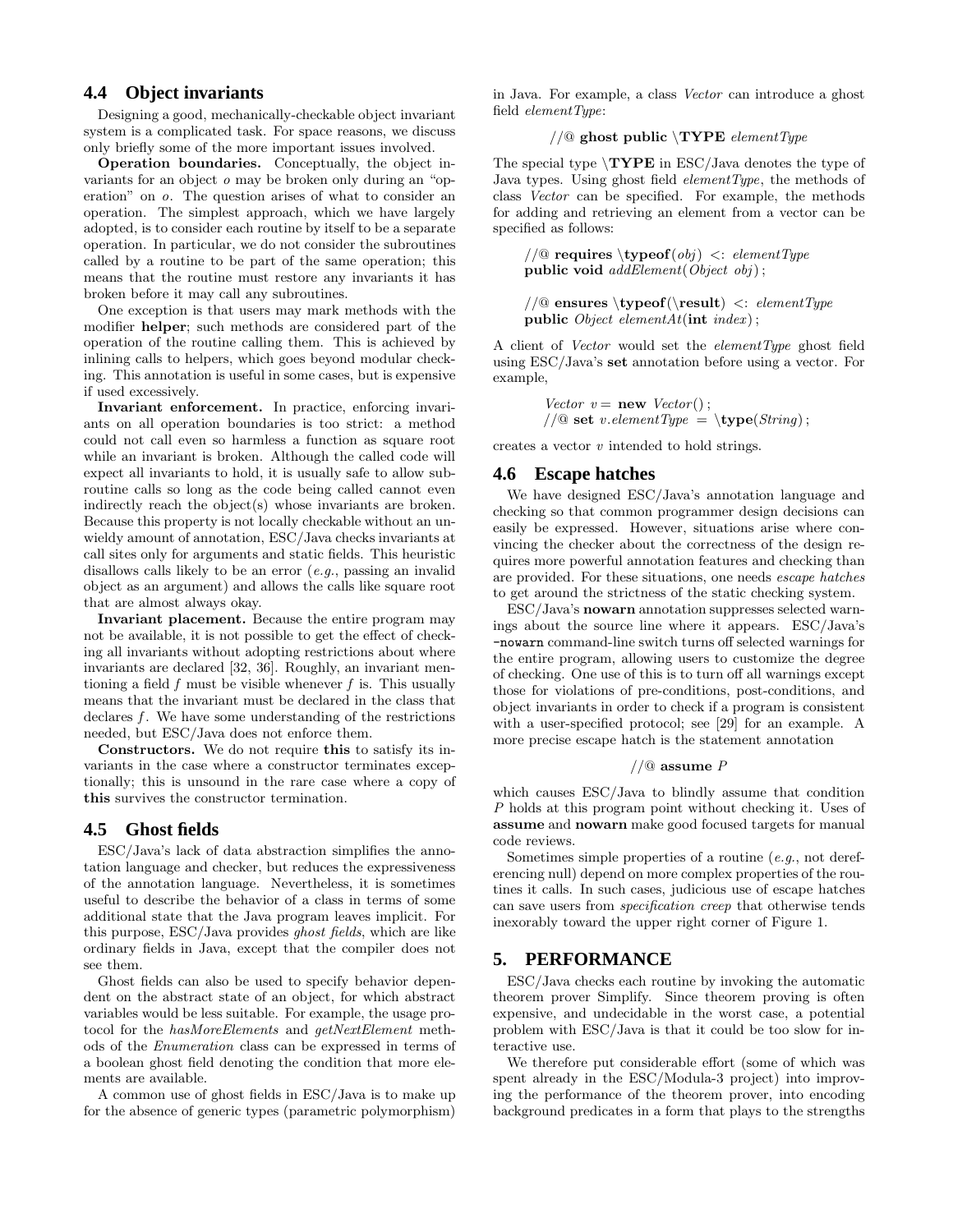| Routine      | # of     |      |    |     |                  | Percentage checked within time limit |
|--------------|----------|------|----|-----|------------------|--------------------------------------|
| size         | routines | 0.1s | 1s | 10s | 1 <sub>min</sub> | $5 \text{mins}$                      |
| $0 - 10$     | 1720     | 27   | 90 | 100 | 100              | 100                                  |
| $10 - 20$    | 525      |      | 74 | 99  | 100              | 100                                  |
| $20 - 50$    | 162      |      | 33 | 94  | 99               | 100                                  |
| $50 - 100$   | 35       | 0    | 0  | 74  | 94               | 100                                  |
| $100 - 200$  | 17       |      | 0  | 53  | 82               | 94                                   |
| $200 - 500$  | 5        |      | 0  | 0   | 80               | 100                                  |
| $500 - 1000$ |          |      | 0  | 0   | 0                | 100                                  |
| $_{total}$   | 2331     | 20   | 80 | 98  | 99               | >99                                  |

**Figure 4: Percentage of routines of various sizes in the Java front end benchmark that can be checked within a given per-routine time limit.**

of the theorem prover, and into generating VCs in a form that is more amenable to efficient proving. The combined result of these various optimizations is that the performance of ESC/Java is sufficient for the majority of cases.

We have applied ESC/Java to a variety of programs, and we report on the performance of ESC/Java on the largest of these programs, Javafe, ESC/Java's Java front end. This program contain 41 thousand lines of code (KLOC) and 2331 routines. Figure 4 illustrates the performance of ESC/Java on this program using a 667 MHz Alpha processor. The routines in Javafe are categorized according to their size (in lines of code). For each category, the figure shows the number of routines in that category, together with the percentage of those routines that can be checked within a particular per-routine time limit. The results show that most of the routines are fairly small (under 50 lines), and that ESC/Java can check the great majority of these routines in less than 10 seconds. Thus, the performance of ESC/Java is satisfactory, except for a small number of particularly complex routines. There is only one routine (of the 2331 routines in this program) that ESC/Java is unable to verify within the default five-minute time limit.

## **6. EXPERIENCE**

This section describes some of our experience applying ESC/Java to a variety of programs. These programs include the Java front end Javafe, portions of the web crawler Mercator [21], and an assortment of smaller programs.

## **6.1 Annotation overhead**

ESC/Java is an annotation-based checker, which relies on the programmer to provide annotations giving lightweight specifications for each routine. Thus, one of the costs of using ESC/Java is the overhead of writing the necessary annotations. In most cases, these annotations are straightforward and they document basic design decisions, for example, that a method argument should never be null, or that an integer variable should be a valid index to a particular array.

Our experience in annotating Javafe and Mercator indicates that roughly 40–100 annotations are required per thousand lines of code. Figure 5 illustrates the number and kinds of annotations required for these programs.

For both of these programs, the annotations were inserted after the program was written using an iterative process: The program was first annotated based on an inspection of the program code and a rough understanding of its behavior;

| Annotation type | Annotations per KLOC |          |  |  |
|-----------------|----------------------|----------|--|--|
|                 | Javafe               | Mercator |  |  |
| non_null        |                      |          |  |  |
| invariant       | 14                   | 10       |  |  |
| requires        | 28                   | 16       |  |  |
| ensures         | 26                   | 2        |  |  |
| modifies        | 4                    |          |  |  |
| assume          |                      | 11       |  |  |
| nowarn          | 6                    |          |  |  |
| other           |                      |          |  |  |
| total           |                      |          |  |  |

**Figure 5: Number and kinds of annotations required in the benchmarks.**

this initial set of annotations was subsequently refined based on feedback produced by ESC/Java when checking the annotated program. Typically, we found that a programmer could annotate 300 to 600 lines of code per hour of an existing, unannotated program. This overhead is expensive for larger programs and is an obstacle to using ESC/Java to catch defects in large, unannotated programs. While it is possible to use ESC/Java only on selected modules, it is still necessary to annotate all the routines called in other modules. We are investigating annotation inference techniques [17, 16] that help reduce the annotation burden on legacy code.

Instead of writing annotations after the program has been developed, a better strategy for using ESC/Java is to write appropriate annotations and run the checker as early as possible in the development cycle, perhaps after writing each method or class. Used in this manner, ESC/Java has the potential to catch errors much earlier than testing, which can only catch errors after the entire program or an appropriate test harness has been written. Since catching errors earlier makes them cheaper to fix, we suggest that using ESC/Java in this manner may reduce software development costs in addition to increasing program reliability.

The following subsections illustrate ESC/Java's ability to find software defects that have proven difficult to catch using testing.

## **6.2 Mercator**

The authors of the web crawler Mercator, Allan Heydon and Marc Najork, used ESC/Java to check portions of Mercator. Since Heydon and Najork were not involved with the ESC/Java project, their experience may be typical of average ESC/Java users.

Heydon and Najork annotated and checked 4 packages from Mercator containing 7 KLOC in roughly 6 hours. Toward the end, ESC/Java caught a previously-undetected bug in a hash table implementation. This hash table is implemented as an array indexed by hash code with each entry in this array pointing to a secondary array of values with that hash code. It is possible for an entry in the main array to be null. However, the checkpointing code, which writes the hash table to disk, failed to check for a null pointer in the main array.

This defect did not show up during testing since the hash table is checkpointed only after it is heavily loaded, and thus all entries in the main array are likely to be non-null. This defect may also be missed during a code review, especially if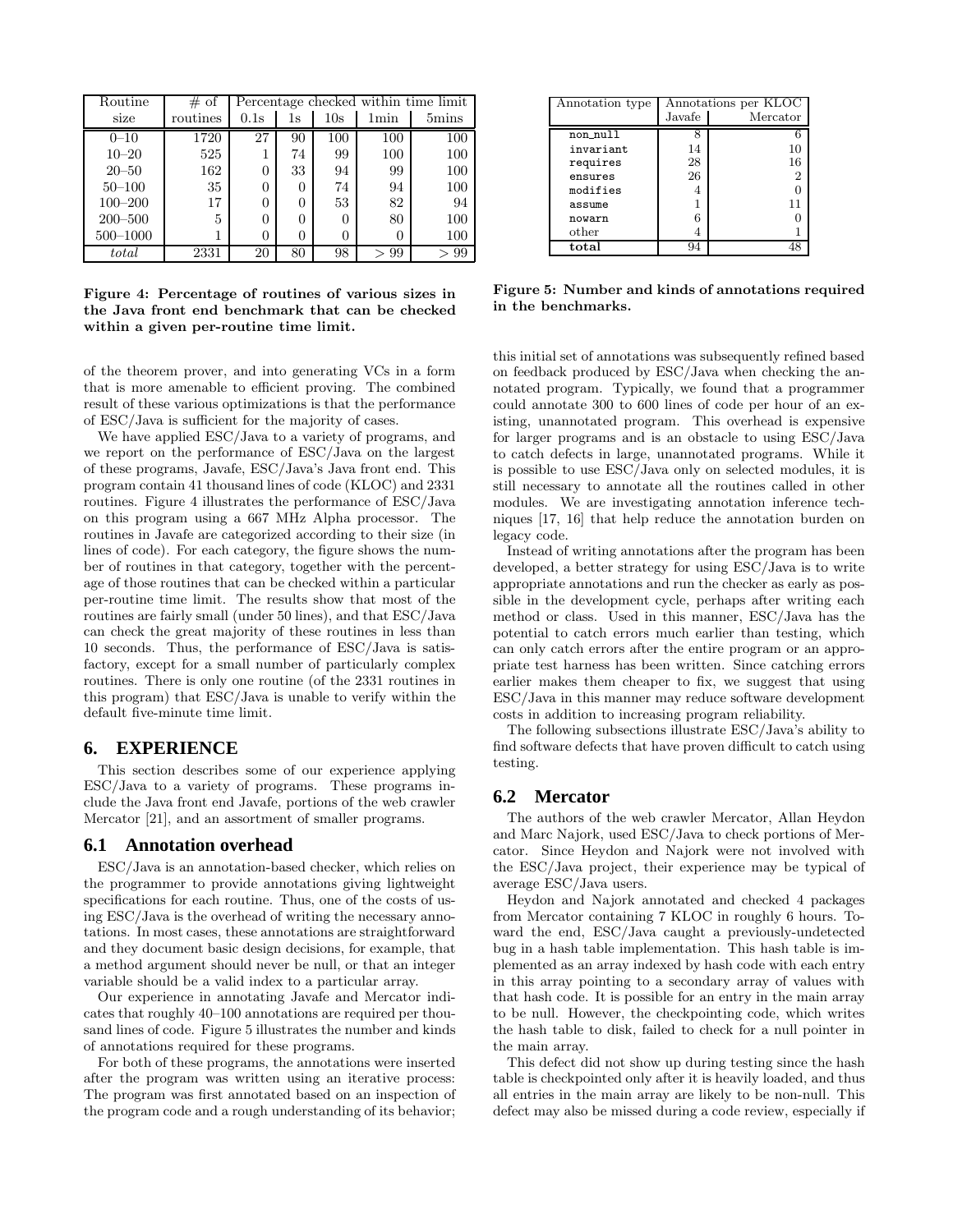the design decision that entries in the main array may be null is not documented. Because ESC/Java requires explicating design decisions such as these, it can detect defects where these decisions are not respected.

#### **6.3 Javafe**

One of us (Lillibridge) spent about 3 weeks annotating ESC/Java's front end, which at that time measured about 30,000 lines. This process found about half a dozen previously undetected errors. Lillibridge assessed these errors as not having been worth 3 weeks to discover, but the benefit of the annotations had just started. Since that time, we have run ESC/Java on Javafe before checking in any changes, revealing an additional half dozen errors, each of which was detected shortly after it was introduced. Next, we'll describe one particularly interesting experience.

One of us (Leino) performed a major piece of surgery on the complicated class in Javafe that correlates source code locations with positions in an input stream. After finishing the edits, Leino ran the compiler, launched ESC/Java on the Javafe sources, and logged off for the day. The next morning, the Javafe regression suite had passed, but running ESC/Java with the new front end on even simple programs caused it to crash.

After spending 2+ hours pinpointing the error, Leino wondered why ESC/Java had not detected it. He had forgotten to check ESC/Java's output before starting to debug. Indeed, ESC/Java had found the error—a failure to establish a precondition that a stream be "marked"—and ESC/Java's output also revealed the same error at a different call site.

In this case, ESC/Java's output could have saved 2+ hours in tracking down the problem. The entire run of ESC/Java on Javafe had taken 73 minutes, but would have used less than 3 minutes had it been applied only to the file containing the errors. Correcting the errors was also tricky, and Leino was able to insert annotations and run ESC/Java to check his understanding of the various state changes in the program.

We draw two conclusions from our experience with Javafe.

First, keeping machine-checkable design decisions in a program provides a payoff during code maintenance, which is valuable because the cost of maintenance can easily outweigh the cost of the initial code development.

Second, several of the errors that ESC/Java detected in Javafe were violations of design decisions that are not easily extracted from the code. These include protocol designs like "call this routine only on streams that have been marked". ESC/Java provides a flexible and powerful framework for checking such protocol errors. In fact, some may consider using ESC/Java in a mode where it checks only for violations of user-supplied annotations, not for crashes that the language will catch at runtime [29].

#### **6.4 Other user experience**

ESC/Java is available for download at research.compaq. com/SRC/esc. In the last year, we have received more than 100 emails from users, and the stream of questions seems to increase rather than subside. We have heard some success stories where ESC/Java has found errors in code, several times surprising the authors of the code.

Some other users, pulled by the magnetic fascination in the upper right corner of Figure 1, have attempted to use ESC/Java to perform full functional correctness verification.

In a way we are flattered, but we are not surprised that most of them have run into difficulties caused by incompletenesses in Simplify, which was engineered to be automatic rather than complete. We believe that learning when to give up and put in an **assume** annotation will lead to more costeffective use of ESC.

## **7. RELATED WORK**

The closest work related to ESC/Java is our previous work on extended static checking, ESC/Modula-3 [8]. Whereas the research on ESC/Modula-3 can be summarized as answering (affirmatively) the question, "can an extended static checker find bugs and be made automatic?", ESC/Java has focused on the questions "how simple can the annotation language be?" and "is the checker cost-effective?". Besides targeting a different and more popular language, ESC/Java incorporates many innovations over ESC/Modula-3, including: greater similarity between source and annotation languages, use of object invariants instead of data abstraction, execution traces [38], multiple warnings per method, timeouts, generation of suggestions for how to respond to warnings (not described in this paper), different treatments of loops, a multi-stage translation to guarded commands [35], a different VC generation from guarded commands [19], differently chosen engineering trade-offs, a comprehensive user's manual [33], a variety of new annotations including **helper**, and a variety of internal improvements. Overall, we believe we have produced a tool that is simpler to use, at the price of missing more errors than ESC/Modula-3 did. For a perspective on the building of ESC/Modula-3 and ESC/Java, see [30].

A goal that is several decades old is providing in a programming language features to write down more information than is strictly needed for compilation. The earliest serious attempt we know of is Euclid [24], which included constructs to express, for example, pre- and postconditions of procedures. The motivation was to enable programs to be verified, but the formal language semantics did not reach machine-checkable maturity. Instead, pre- and postconditions, and other assertions, were checked at runtime. A newer and more widely used language in this spirit is the object-oriented language Eiffel [37], whose pre- and postconditions and object invariants are also checked at runtime. A language in progress is Vault [7], whose promising ideas include using type-like features to take a next step in preventing certain kinds of resource-management programming errors.

Another research area related to extended static checking is *refinement types*. A refinement type is essentially a restricted form of object invariant. Refinement types have been investigated mostly for functional programming languages (*e.g.*, Xi and Pfenning [50]), but some work has been done recently for imperative languages [49].

There are other compile-time techniques for finding errors in programs. Unlike the ESC approach which uses programmer-supplied annotations for documenting design decisions, most other techniques have gone in the direction of completely eliminating annotation overhead, often to the extent that annotations cannot be supplied. Another difference between ESC and these other techniques is that the others do not build in modular checking from the start; rather, they are typically applied to the entire program. We mention three such techniques: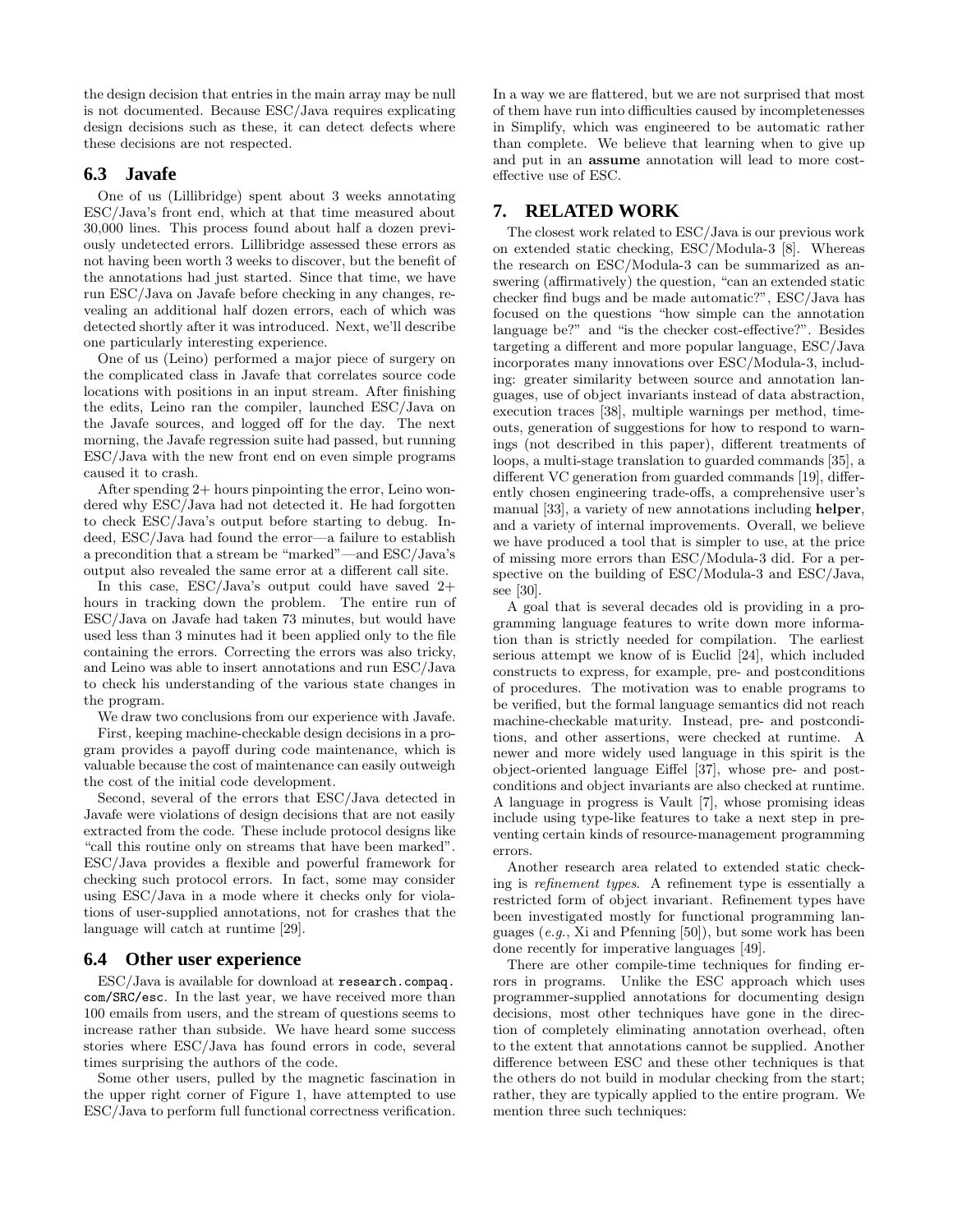*Symbolic execution* is the underlying technique of the successful bug-finding tool PREfix for C and C++ programs [3]. For each procedure, PREfix synthesizes a set of execution paths, called a *model*. Models are used to reason about calls, which makes the process somewhat modular, except that fixpoints of models are approximated iteratively for recursive and mutually recursive calls.

PREfix gets by with an ad hoc constraint solver, rather than a theorem prover and an underlying logic. There is no annotation language, but due to a scheme for associating a weight with each warning (and surely also due to the large number of possible errors in  $C$  and  $C++$ ), users can sort warnings by weight, thereby easily ignoring less relevant warnings.

*Abstract interpretation* [6] is a more established technique; it uses heuristics to iteratively build up an abstract model of a program. The absence of errors in the abstract program implies the absence of errors in the given program. Abstract interpretation has been applied successfully in many applications, including space-rocket controllers [44].

*Symbolic model checking* [2] is a technique whose success in finding hardware design errors has rubbed off on the software checking community. A popular idea is to use *predicate abstraction* [20] to reason about a given (infinite-state) program as a finite-state system that is model checked. An intriguing system based on this idea, including an automatic engine for incrementally inferring the predicates used in the abstraction, is SLAM [1]. Other tools that verify properties of software systems using finite-state models are Bandera [5] and Java PathFinder 2 [46].

In addition to these three techniques, there are other tools that have been useful in program development. For example, the LCLint tool [15] has become a part of the environment for building Linux. Some tools have focused on checking for particular kinds of errors, like concurrency errors: Warlock [43] to mention one, but see our ESC/Modula-3 report [8] which reports on our experience with extended static checking for finding concurrency errors and mentions several other pieces of related work in this field. Recent work by Engler *et al.* shows that a surprisingly effective technique for finding errors is a heuristic scan for irregularities in program source code [12].

Going beyond the bug-finding tools are tools geared toward the full verification of programs. While most such systems have remained in academic labs where they have been applied to small textbook programs or the verification of specific algorithms, some systems have been applied to actual safety-critical programs. A successful example is the B system [48], which was used to construct a part of the Metro subway system in Paris. Another example of a fullverification tool is Perfect Developer for the object-oriented language Escher [14]. Both the B and Escher systems restrict the programming language to various extents and require some manual guidance of their underlying theorem provers.

A "big brother" of the ESC/Java annotation language, the Java Modeling Language (JML) [25] allows for fuller specifications of Java programs. As mentioned in Section 4.1, through a collaboration with the designers of JML, we have tried to smooth out any gratuitous differences between the two specification languages, more or less making ESC/Java a subset of JML. The LOOP tool [45] translates JML-annotated Java into verification conditions that can be used as input

to the theorem prover PVS [41]. The relation between JML, LOOP, and ESC/Java is described in some more detail in a short paper [26]. The similarities of the tools was an asset in specifying and checking the JavaCard interface [42] and an electronic purse application [4]. The similarities have also allowed JML and ESC/Java to be used in concert in teaching a software engineering course at Kansas State University [11].

Finally, we mention some intriguing work built on top of ESC/Java. Michael Ernst *et al.* have investigated the dynamic inference of likely program invariants [13]. Recently, this inference has been used to produce ESC/Java annotations [40]. Another annotation inference system for ESC/Java is Houdini [17, 16], which uses ESC/Java as a subroutine in inferring annotations.

## **8. CONCLUSIONS**

Over the past two years, ESC/Java has been used to check a variety of programs, including moderately large systems such as Javafe and Mercator. The experience of both ESC/Java developers and other users supports the thesis that ESC/Java can detect real and significant software defects. In addition, the performance of ESC/Java is sufficient for interactive use on all but the most complex of methods.

ESC/Java's design incorporates a trade-off between soundness and usefulness, and in some cases sacrifices soundness to reduce the annotation cost or to improve performance. Examples of unsound features include loop unrolling and the partial enforcement of object invariants. By and large, our experience supports this limited introduction of unsoundness as a technique that clearly reduces the cost of using the checker, and we believe the number of bugs missed due to these features is small. Our ongoing research continues to tackle some of the more significant sources of unsoundness, including loops (by loop invariant inference [18]) and modifies lists [34].

ESC/Java's annotation language is Java-like and uses object invariants (as opposed to ESC/Modula-3's use of data abstraction). Both of these design decisions helped keep the annotation language intuitive. Object invariants are somewhat less expressive than data abstraction, but this limitation did not appear to cause problems in practice.

Despite ESC/Java's success at finding real errors, feedback from our users suggests that the tool has not reached the desired level of cost effectiveness. In particular, users complain about an annotation burden that is perceived to be heavy, and about excessive warnings about non-bugs, particularly on unannotated or partially-annotated programs. However, these users retroactively annotated and checked existing programs, rather than using ESC/Java to support development throughout a project's life-cycle.

At this point, it is uncertain if, over the lifetime of a software project, ESC/Java is a cost-effective tool for use by mainstream programmers. Certainly, our experience over the past two years in using ESC/Java to support development of Javafe has been encouraging, and it is possible that ESC/Java would be useful to highly-disciplined programming teams.

We are hopeful that additional research on reducing spurious warnings and lowering the perceived annotation burden (for example, by annotation inference, both statically as in Houdini [17] and dynamically as in Daikon [13]) may yield an extended static checking tool that could add significant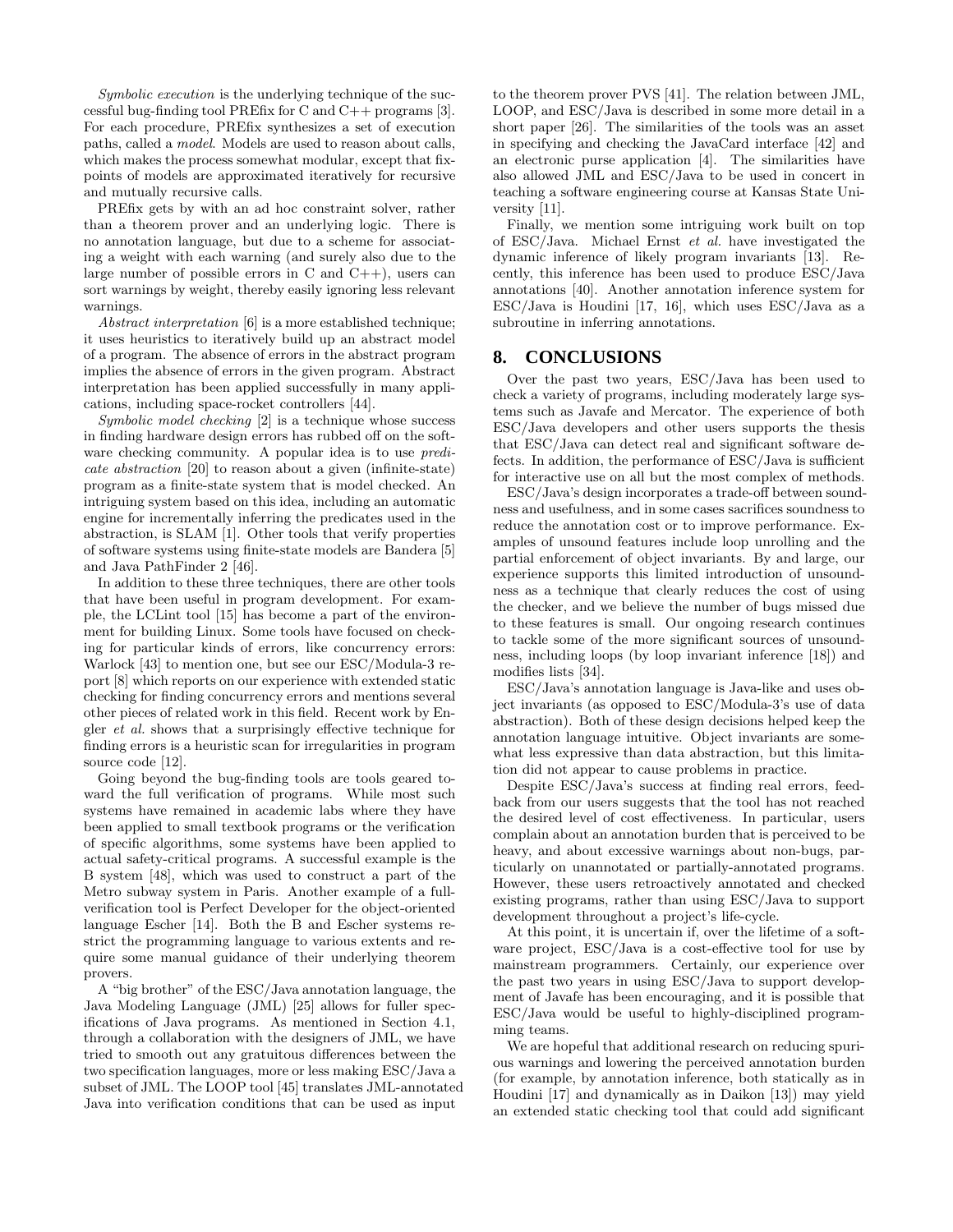value to the process of engineering software. In the meantime, we believe ESC/Java *is* suitable for use in a classroom setting as a resource for reinforcing lessons on modularity, good design, and verification.

## **9. ACKNOWLEDGMENTS**

Todd Millstein, as a research intern at Compaq SRC, implemented the reporting of execution traces in ESC/Java's output. Caroline Tice and Rajeev Joshi lent helping hands in programming and porting. Additionally, we're grateful to Allan Heydon, Marc Najork, and other ESC/Java users who have shared their experiences of using the tool and given us feedback.

### **10. REFERENCES**

- [1] T. Ball and S. K. Rajamani. Automatically validating temporal safety properties of interfaces. In M. B. Dwyer, editor, *Proc. 8th SPIN Workshop*, volume 2057 of *LNCS*, pages 103–122. Springer, May 2001.
- [2] J. R. Burch *et al.* Symbolic model checking:  $10^{20}$ states and beyond. *Information and Computation*, 98(2):142–170, 1992.
- [3] W. R. Bush, J. D. Pincus, and D. J. Sielaff. A static analyzer for finding dynamic programming errors. *SP&E*, 30(7):775–802, June 2000.
- [4] N. Cataño and M. Huisman. Formal specification of Gemplus' electronic purse case study. In *Proc. of Formal Methods Europe (FME 2002)*. Springer-Verlag, 2002. To Appear.
- [5] J. Corbett *et al.* Bandera: Extracting finite-state models from Java source code. In *Proc. 22nd ICSE*, June 2000.
- [6] P. Cousot and R. Cousot. Abstract interpretation: a unified lattice model for static analysis of programs by construction or approximation of fixpoints. In *Proc. 4th POPL*, pages 238–252. ACM, 1977.
- [7] R. DeLine and M. Fähndrich. Enforcing high-level protocols in low-level software. In *Proc. PLDI 2001*, pages 59–69, 2001.
- [8] D. L. Detlefs, K. R. M. Leino, G. Nelson, and J. B. Saxe. Extended static checking. Research Report 159, Compaq SRC, Dec. 1998.
- [9] D. L. Detlefs, G. Nelson, and J. B. Saxe. A theorem prover for program checking. Research Report 178, Compaq SRC, 2002. In preparation.
- [10] E. W. Dijkstra. *A Discipline of Programming*. Prentice Hall, Englewood Cliffs, NJ, 1976.
- [11] M. Dwyer, J. Hatcliff, and R. Howell. CIS 771: Software specification. Kansas State Univ., Dept. of Comp. and Inf. Sciences, Spring 2001.
- [12] D. Engler *et al.* Bugs as deviant behavior: A general approach to inferring errors in systems code. In *Proc. 18th SOSP*, pages 57–72. ACM, 2001.
- [13] M. D. Ernst *et al.* Dynamically discovering likely program invariants to support program evolution. In *Proc. ICSE 1999*, pages 213–224. ACM, 1999.
- [14] Escher Technologies, Inc. Getting started with Perfect. Available from www.eschertech.com, 2001.
- [15] D. Evans, J. V. Guttag, J. J. Horning, and Y. M. Tan. LCLint: A tool for using specifications to check code.

In D. S. Wile, editor, *Proc. 2nd SIGSOFT FSE*, pages 87–96. ACM, 1994.

- [16] C. Flanagan, R. Joshi, and K. R. M. Leino. Annotation inference for modular checkers. *Inf. Process. Lett.*, 77(2–4):97–108, Feb. 2001.
- [17] C. Flanagan and K. R. M. Leino. Houdini, an annotation assistant for ESC/Java. In J. N. Oliveira and P. Zave, editors, *FME 2001: Formal Methods for Increasing Software Productivity*, volume 2021 of *LNCS*, pages 500–517. Springer, Mar. 2001.
- [18] C. Flanagan and S. Qadeer. Predicate abstraction for software verification. In *Proc. 29th POPL*, page to appear. ACM, Jan. 2002.
- [19] C. Flanagan and J. B. Saxe. Avoiding exponential explosion: Generating compact verification conditions. In *Proc. 28th POPL*, pages 193–205. ACM, 2001.
- [20] S. Graf and H. Saïdi. Construction of abstract state graphs via PVS. In O. Grumberg, editor, *Proc. 9th CAV*, volume 1254 of *LNCS*, pages 72–83. Springer, 1997.
- [21] A. Heydon and M. A. Najork. Mercator: A scalable, extensible web crawler. *World Wide Web*, 2(4):219–229, Dec. 1999.
- [22] C. A. R. Hoare. Proof of correctness of data representations. *Acta Inf.*, 1(4):271–81, 1972.
- [23] S. C. Johnson. Lint, a C program checker. Comp. Sci. Tech. Rep. 65, Bell Laboratories, 1978.
- [24] B. W. Lampson, J. J. Horning, R. L. London, J. G. Mitchell, and G. J. Popek. Report on the programming language Euclid. Technical Report CSL-81-12, Xerox PARC, Oct. 1981.
- [25] G. T. Leavens, A. L. Baker, and C. Ruby. Preliminary design of JML: A behavioral interface specification language for Java. Technical Report 98-06f, Dept. of Comp. Sci., Iowa State Univ., July 1999.
- [26] G. T. Leavens, K. R. M. Leino, E. Poll, C. Ruby, and B. Jacobs. JML: notations and tools supporting detailed design in Java. In *OOPSLA 2000 Companion*, pages 105–106. ACM, 2000.
- [27] K. R. M. Leino. Ecstatic: An object-oriented programming language with an axiomatic semantics. In *FOOL 4*, 1997.
- [28] K. R. M. Leino. Data groups: Specifying the modification of extended state. In *Proc. OOPSLA '98*, pages 144–153. ACM, 1998.
- [29] K. R. M. Leino. Applications of extended static checking. In P. Cousot, editor, *8th Intl. Static Analysis Symp.*, volume 2126 of *LNCS*, pages 185–193. Springer, July 2001.
- [30] K. R. M. Leino. Extended static checking: A ten-year perspective. In R. Wilhelm, editor, *Informatics—10 Years Back, 10 Years Ahead*, volume 2000 of *LNCS*, pages 157–175. Springer, Jan. 2001.
- [31] K. R. M. Leino and R. Manohar. Joining specification statements. *Theoretical Comp. Sci.*, 216(1–2):375–394, Mar. 1999.
- [32] K. R. M. Leino and G. Nelson. Data abstraction and information hiding. Research Report 160, Compaq SRC, Nov. 2000.